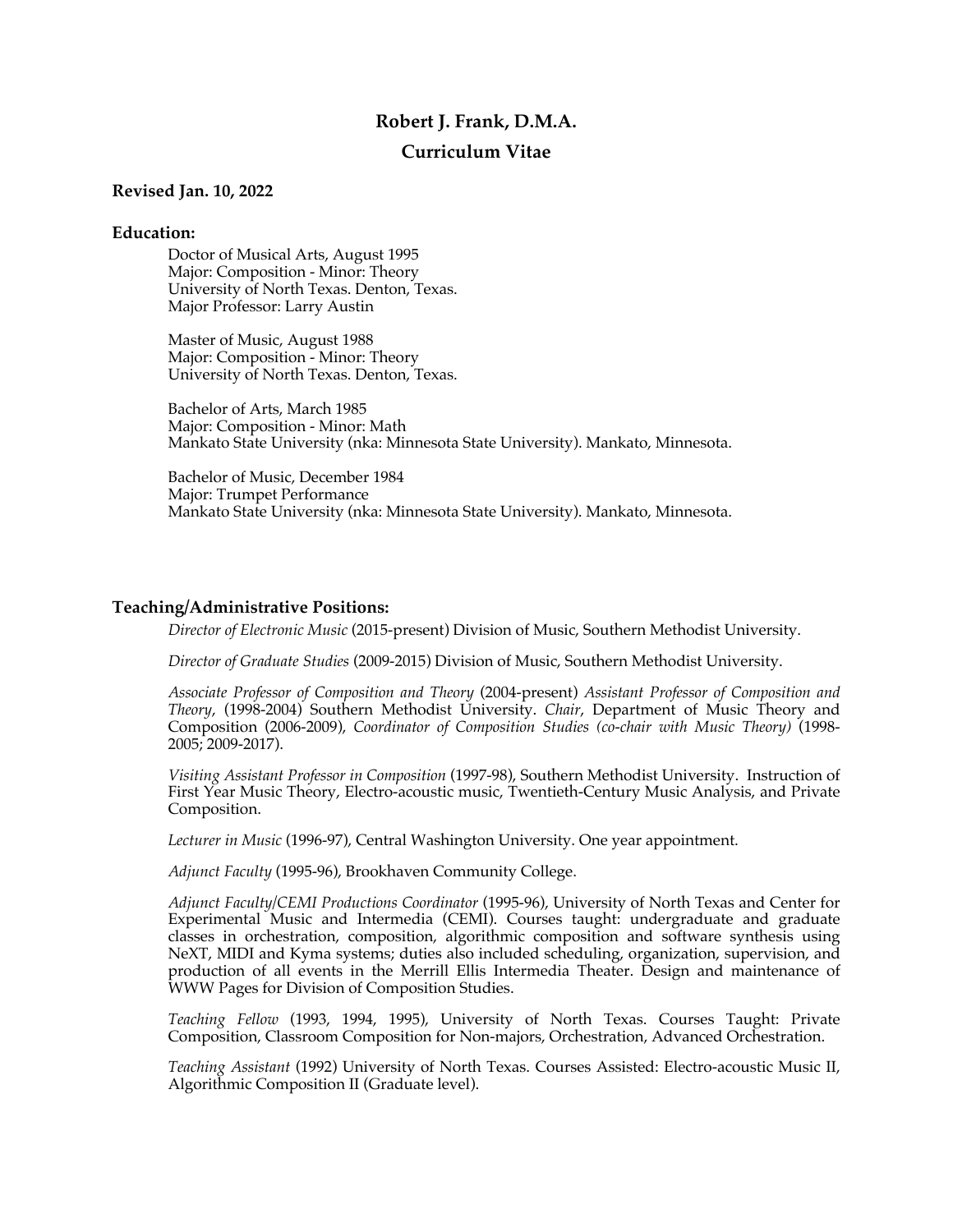## **Awards and Honors:**

*Special Distinction*: Rudolf Nissim Prize, ASCAP (American Society of Composers, Authors, and Publishers), 2008. Selected work: *Fast Falls the Eventide.* For a work by an ASCAP composer requiring a conductor that has not been performed professionally. Blind-juried selection from 315 applicants. 1 award and 3 special distinction recognitions awarded.

*Finalist*: Mozart-250 International Blitzcomposition Competition for Composers, Kremlin Chamber Orchestra, Moscow, Russia. (2006) Selected work: *Figaronacht*. Major International competition with live broadcast of the premiere over Russian State Radio, and multiple performances abroad, including Carnegie Hall, NYC.

*Winner*: Dallas Wind Symphony Fanfare Competition (2004) Selected work: *Lucky Stars* (selected as one of 5 winning works from over 40 submissions)

American Society of Composers, Authors, and Publishers, *ASCAP Plus Award* (Concert Category) (annually, 1998-present). Juried selection.

*Honorable Mention*, National Flute Association's Newly Published Music Competition, 1999, *The Emergence of Night*.

*SMU H.O.P.E. Award* (Honoring Our Professors Excellence – student nominated award) Professor, SMU Department of Residential Life and Student Housing. (2000)

*First Place*, 14th Annual Choral Composition Contest, Ithaca College/Theodore Presser Co. (1993) winning work: *Dinosaur!* This is one of the largest and oldest choral music competitions in the United States.

*Winner*, Chicago Symphony Orchestra Association's Young American Composers Reading Session, (1988) winning work: *For the Oppressed*

### **Grants Received:**

*Presidents Partners Grant.* May, 2019. For Native Instruments "Komplete Kontrol" MIDI keyboard/controller and sample library system (for Electronic Music Studio) and additional Audio interface for office system and student use.

*Research Leave*, for composing *Le Violon Entereé - Soundtrack of a Violin* for violin and chamber orchestra, and research on Musical Tesseracts and 7D Music, Fall, 2017.

*Meadows Travel Grant,* to attend performance of my work *Zymurgy* at the New York City Electronic Music Festival, June 19-25, 2017.

*Meadows Travel Grant,* to attend performance of my work at the 50th Annual Society of Composers, Inc. National Conference, Univ. of Florida, Gainesville, FL, Nov. 13, 2015.

*Meadows Travel Grant*, to present at the College Music Society National Conference, Sept. 24-28, 2010.

*Research Leave*, for research on Temporal Elements and writing, Fall, 2009.

*University Research Council Travel Grant*, to present at the Electroacoustic Music Studies Conference, Paris, France. 2008.

*Meadows Travel Grant*, to present at the SEAMUS National Conference, Salt Lake City, 2008.

*Meadows Summer Fellowship*, for the development of Performer Adaptive Score software, 2008.

*Meadows Faculty Travel Grant*, to attend Carnegie Hall Debut, New York, October 28, 2006.

*University Research Council Travel Grant*, to attend the 2006 Viva Vivaldi International Festival of the Arts, Mexico City, 2006.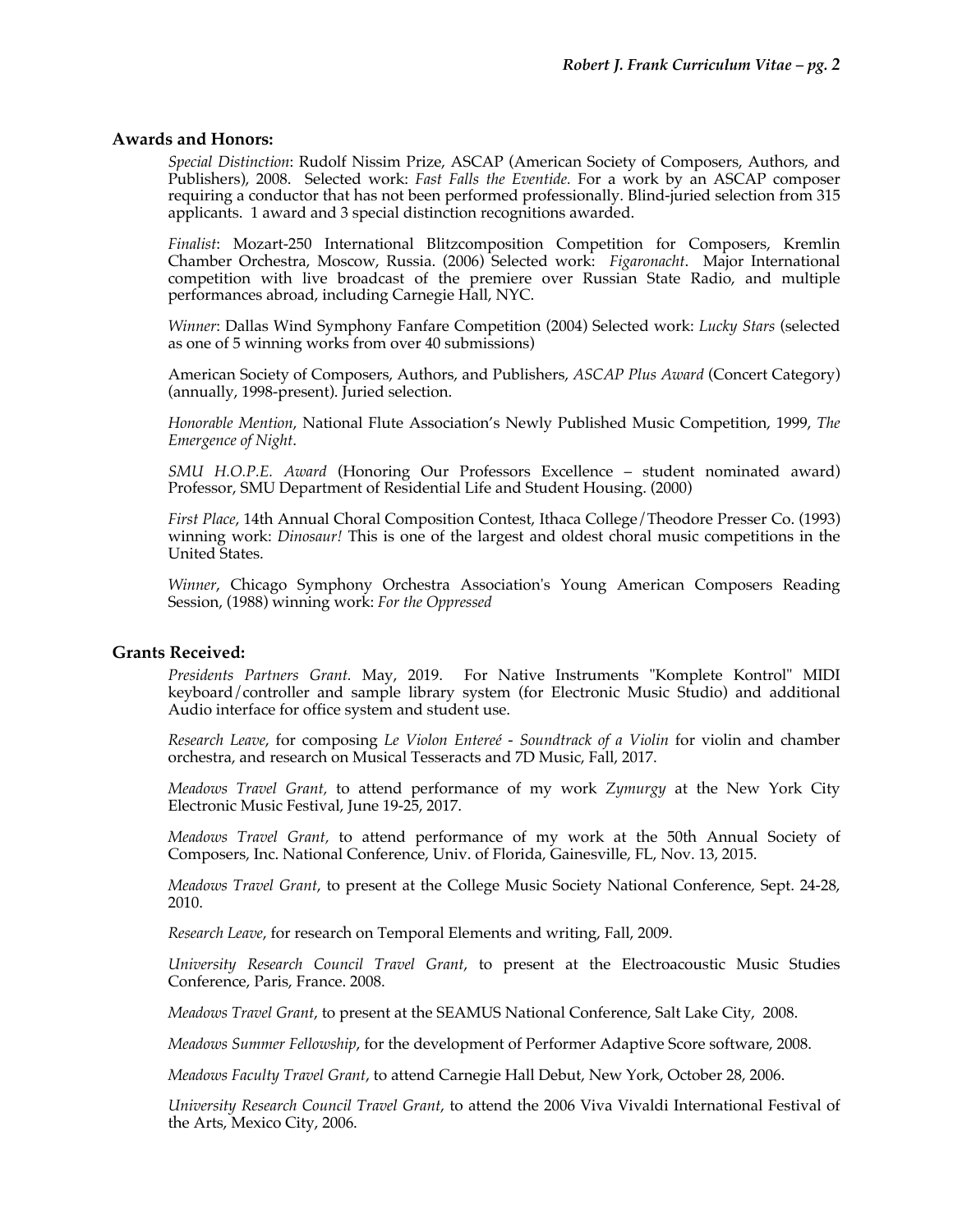*Sabbatical Leave,* Fall, 2006.

*University Research Council Travel Grant*, to attend & perform at the College Music Society International Conference, Costa Rica, June, 2003.

*Meadows Faculty Development Grant*, 2000-2001.

*Meadows Travel Grant,* to present at International Computer Music Conference, Berlin, Germany, 2001.

*University Research Council Research Grant*, for research into interactive computer music systems. Resulting work: *Quartet* (1999) premiered by Voices of Change, September, 1999.

*University Research Council Travel Grant*, to present at International Computer Music Conference, Beijing, PRC, October 1999.

*President's Partners Grant*, for purchase of E-A performance system. Southern Methodist University, June, 1998.

## **Scholarly/Creative Activities and Publications:**

## **Music Publications (Brixton Publications):**

*Hatshepsut's Chant and Dance* for bassoon and piano. Lakeland, FL: Brixton Publications, 2009.

*Liturgical Impressions* for trumpet in C and organ. Lakeland, FL: Brixton Publications, 2009.

*Lullaby of the Sea* for Alto Sax, clarinet, oboe, and bassoon. Lakeland, FL: Brixton Publications, 2009.

*Rhapsody & Allegro* for piccolo and harp. Lakeland, FL: Brixton Publications, 2001.

*Sonata* for trumpet in Bb and piano. Lakeland, FL: Brixton Publications, 2009.

*The Emergence of Night* for flute and piano. Lakeland, FL: Brixton Publications, 1999.

*Warp!* for brass quintet. Lakeland, FL: Brixton Publications, 2009.

### **Music Publications (Robert Frank Music):**

#### **All of the following available via Robert J. Frank (ASCAP) www.robertfrankmusic.com**

- *Metallic Origami* for 8 Percussionists and narrator. (recomposition of prior band work. Commissioned for Sam Houston High School (Arlington, TX) and the Sixth Floor Museum (Dallas).
- *While Mortals Sleep* for Wind Ensemble written for the Meadows Wind Ensemble (2017)
- *Conversation with Dali in a Cloud of Myself* Interactive installation, Meadows Museum, SMU, Dallas for the event: "Dali Interactive"

*Eternally Begotten for Cello and Piano* Commissioned by Perkins School of Theology (2017)

- *Le Violon Entereé - Concerto for Violin and Chamber Orchestra* for violinist Chee-Yun Kim (2017)
- Incidental Music (11 minutes music duration) for *Dallas Through the Years.* Film by SMU Professor Ted Campbell. (2016)

*Reformed Prelude and Fugues* for organ. (2016)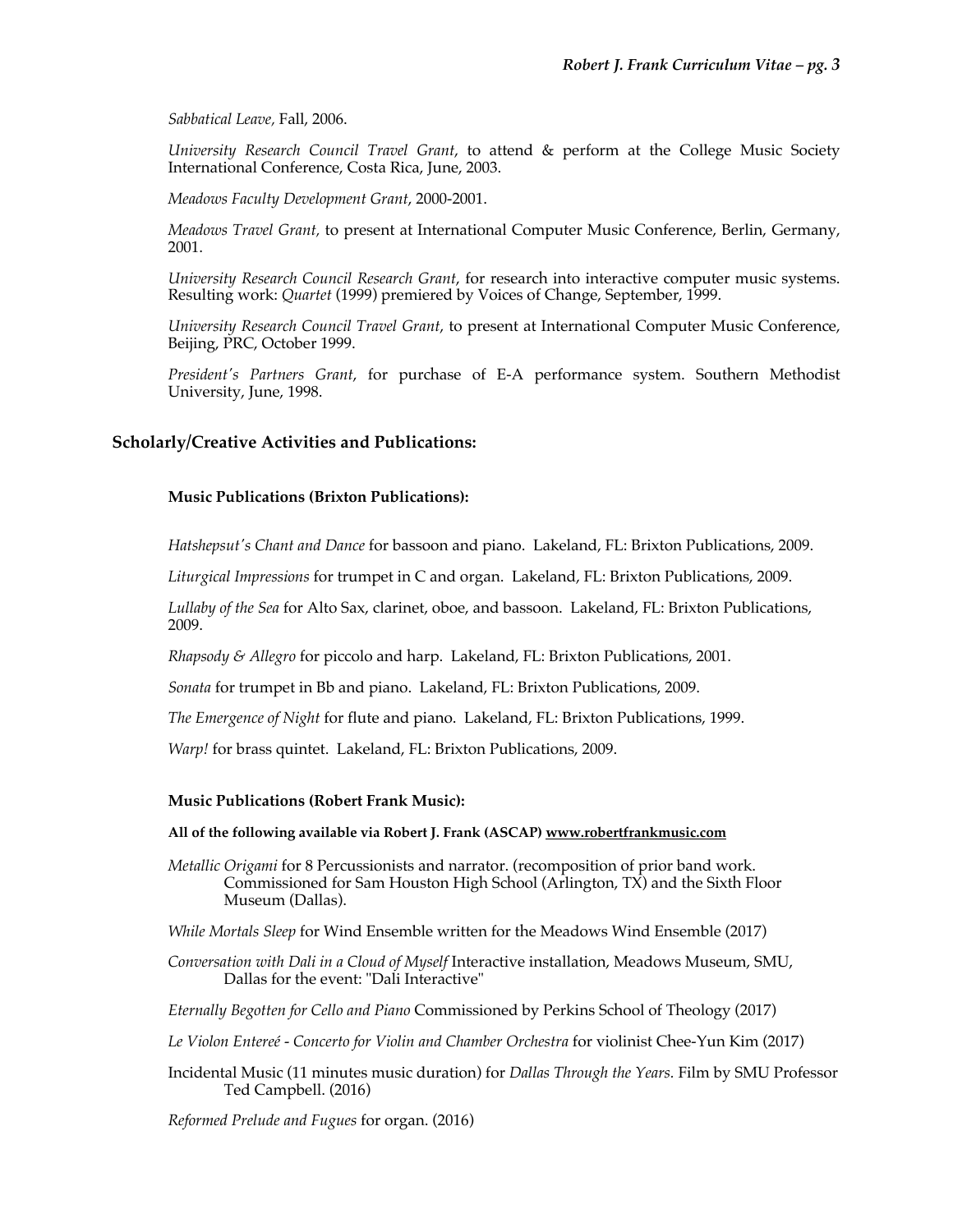- *Sh'ma!* (Hear!) for choir, tenor and soprano soloists, and organ. Commissioned by the Perkins MSM Program for their 55th Annual MSM Reunion, SMU. (2015)
- *Static Electricity* for orchestra and chorus. Commissioned by the Texas Youth Orchestra and Choir (2015)

*Magnificat & Nunc Dimitus* for SATB and organ (2012)

*Tapestries* for two violins and chamber strings (2010)

"Let There be Light" from *The Perkins Fanfares* for organ with GMIDI (2010)

- *West of Argyle* for flute, oboe, clarinet, horn, and bassoon (2009) for The Argyle Wind Quintet
- *Sleep Softly, Soft Kitty...* Original Music, Images, and Poetry (2009)
- *Shadows of Notre Dame* for string orchestra and optional bells (2008) *in memorium, Donna Mayer-Martin*

*Taberah* for solo Violoncello (2007) written for Francesco Mastromatteo, cello

*Mass of the Penitent Man* for SATB chorus and organ (2007)

(Introit, Kyrie, Gloria, Offertory, Sanctus, Agnus Dei, Benedictus)

*Wings of Love* for string quartet (2007) for Jeff and Ryan Strawn

*My Viola Don't Swing* for solo viola (2007)

- *Figaronacht* for String Orchestra (2005)
- *A Terribly Tangled Tarantella* for solo harpsichord and chamber string orchestra (2005) for Larry Palmer
- *The U.S.S. Ronald Reagan* (anthem) (2005) Official Ship's Anthem of the USS Ronald Reagan (CVN-76)
- *Figaronacht Overture* for String Orchestra (2005) written for Eduard Schmieder and I Palpiti
- *Metallic Origami Five Miniatures for Metal Instruments* (2005) written for the Meadows Wind Ensemble, Jack Delaney, dir.

I. Lucky Stars II. Silver Crane III. Steel Fortuneteller IV. Titanium Snowflakes V. Iron Dragon

- *Legacy* for Concert Band (Level III) (2004) Commissioned for Paul Schmidt by the 2003-2004 8th Grade Band of DeWitt Perry Middle School
- *Viva Vivaldi!* for flute, oboe, bassoon, 2 horns, violin, harpsichord and strings (2004) written for the 2004 Viva Vivaldi International Festival of the Arts, Aug. 1, 2004, Mexico City, Mexico, Michael Meissner, dir. (also in strings only arrangement)
- *Fast Falls the Eventide* for orchestra (2222/4231/3perc/harp/strings) (2004) written for the Meadows Symphony Orchestra, Paul Phillips, dir.
- *Alone with my thoughts...* (2003) for soprano or tenor and real-time computer. (customizable version of "Just Joan...")
- *Just Joan: Alone with my thoughts...* (2003) for Joan Heller and real-time computer. Commissioned by Joan Heller with funding from a Meadows Faculty Development Grant, SMU.

*Passages* (2003) for solo violin. Commissioned for Lewis Wong.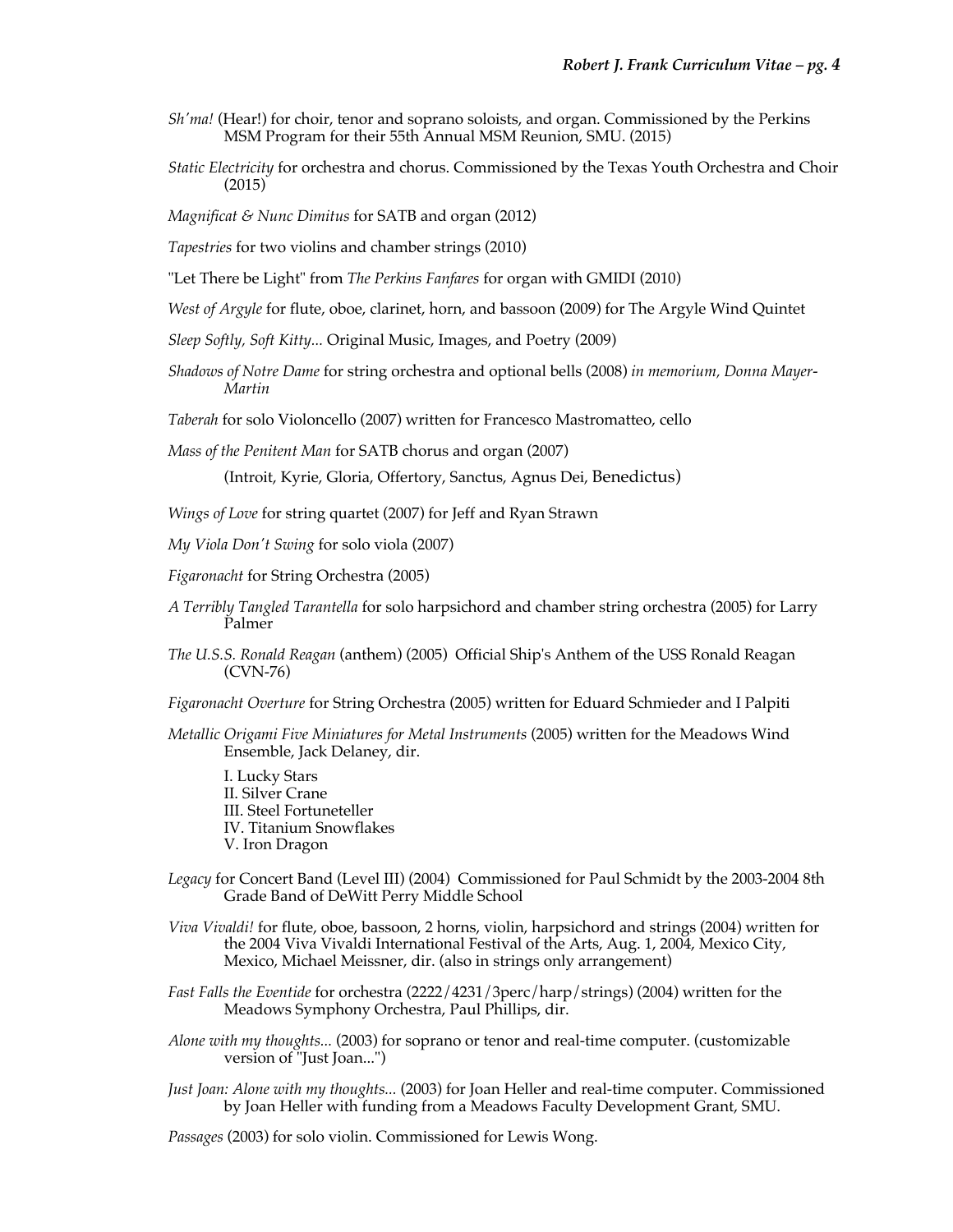*Driven* (2002) for Concert Band (Level V)

*Beach Music* (2001) for piano, percussion (2) and real-time computer. Commissioned by Gary Stegall and Coastal Carolina University.

*Aftermath* (2001) for flute, 2 Bb Cl., Bsn., 2 Bb Tpts., Tbn., Vn., Perc., Guitars, and piano.

*String Quartet No. 2: "...para mis amigos Mexicanos..."* for String Quartet (2001) written for the Mexico City String Quartet.

I. Las Playas de los Mayas II. La Tragedia III. La Fiesta!

- *The Voice in the Sky* for SATB Chorus, flute and piano (2001) Written for the 2001 National Flute Association National Conference, Dallas, TX
- *Muse* (2000) 2 channel digital computer music
- *Quartet* (1999) for Bb Clarinet, Disklavier® with live soloist and real-time computer. Written for, and premiered by, Voices of Change, Dallas, TX, on the opening concert of their 25th Anniversary Season.
- *Incidental Music for "As You Like It"* Commissioned by The University of North Texas Division of Dance and Drama for performances in Denton, TX Dec. 2-8, 1999 & in Czech. Republic March, 2000
- *Rhapsody & Allegro* for piccolo and harp. Published by Brixton Publications, Lakeland, FL

*Sonata* for Harpsichord with Optional Electronic Effects (1998)

I. Divergentia II. Phrygidian Cadences III. Dementia

*Zymurgy* (1998) for computer music on tape.

- *Psalm for the House* (1997) for violin, cello, and piano. Written for Carrie Rehkopf and John Michel, dedicated to the House of the Redeemer, New York, NY.
- *Jerusalem Stones* (1997) for narrator, chorus and orchestra.
- *Part of the Wind* (1997) for flute, soprano, and percussion. Commissioned by Central Washington University for inclusion on a compact disk, "Flute for Thought" 1997.
- *Incidental Music* (Woodwind Quintet, Percussion, Chorus, and computer music on tape) (1996) Commissioned by the University of North Texas Dept. of Theater and Dance for the play: *Pillars of Society* by H. Ibsen.

*Temporal Distortions* (1995) for Orchestra (Dissertation)

I. Space II. Wormholes III. Comets

*Coral Fantasy*, (1995) Oboe with Electronic Effects and NeXT Computer Music on Tape. Revised for oboe or Bb Soprano Saxophone and realtime computer MAX/MSP (2002)

*Algorithmic Atmospheres* digital computer music for 2 or 4 channels

I. Binary Blizzard (1995) II. Fractal Fog (1995) III. Sinewave Storm (1994)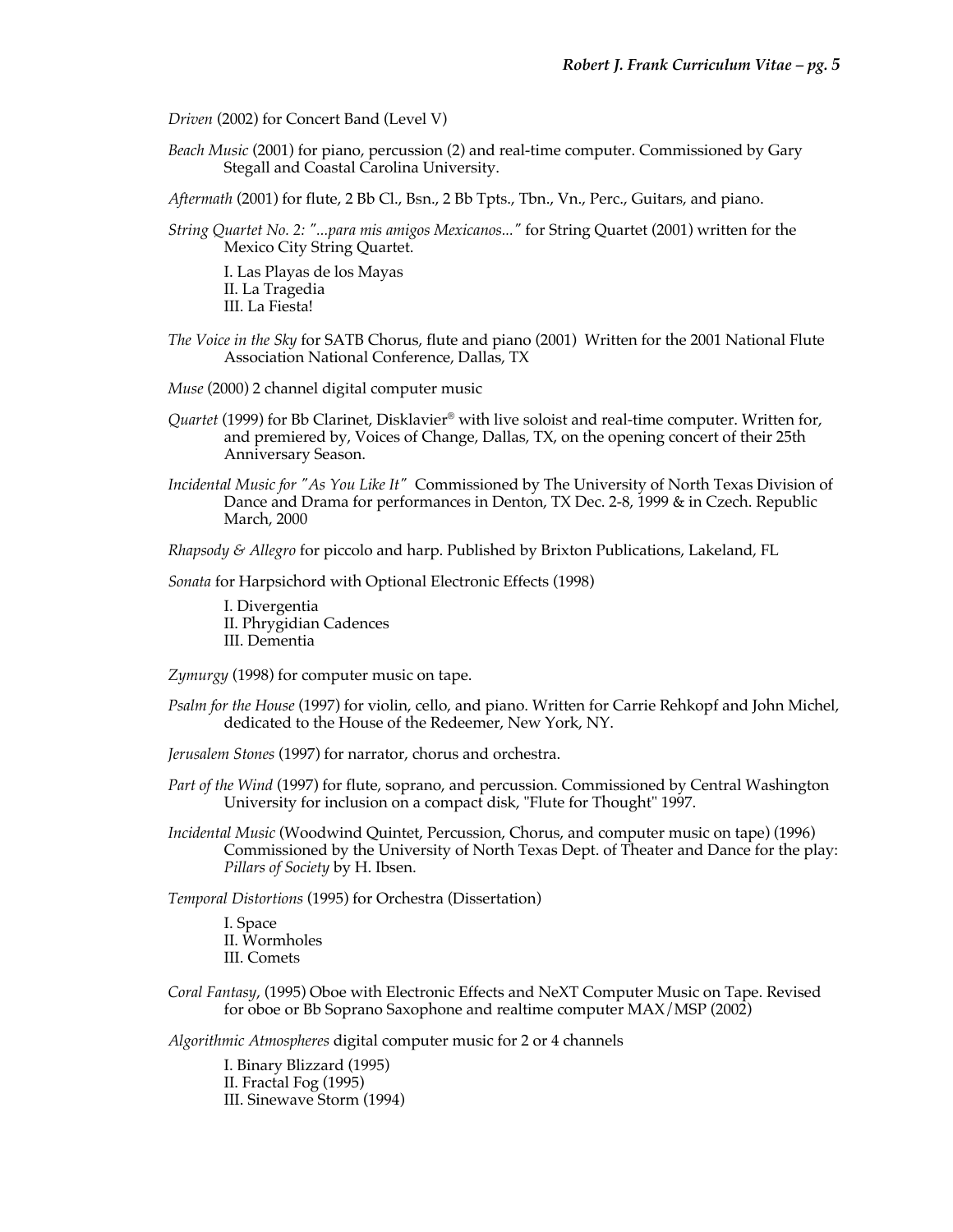*String Quartet: "...a smoldering wick..." in memoriam: Witold Lutoslawski* (1994) selected for performance on the Lutoslawski Memorial Concert, Cracow, Poland

WARP!, (1994) for Brass Quintet

*Der Mozartgeist*: Concerto for MIDI Piano with Soloist and Orchestra (1994)

I. The Resurrection II. Der Mozartgeist III. Allegro "con spirito"

*Der Mozartgeist* (1993) for MIDI Piano with Soloist

*In the Upper Room*, (1992) for Orchestra

*Vienna Postlude*, (1992) for Violoncello and Piano

*Piano Etudes*, (1991) for Piano

*About the Ninth Hour*, (1989) for Strings and Timpani

*Synoptic Rhetoric*, (1989) for Violin & Piano

*Voice on Many Waters*, (1988-9) for Solo Tuba and Orchestra

*The Bards Tale*, (1988) Soliloquy for Bb Trumpet

*Stellar Quintet*, (1987-8) for String Quartet and Harpsichord. (also for Chamber Orchestra)

*For the Oppressed*, (1986-7) for Orchestra

*Of Ice and Fire*, (1986) for Organ

*Three Impressions*, (1985) for Bb Clarinet

### **Commercial Recordings:**

*Sonata* for Trumpet and Piano, "From the Hills: New Works for Trumpet and Piano", Grant Peters, Trumpet, Springfield, MO: Grant Peters, 2006.

*Liturgical Impressions* for Trumpet and Organ, "Friendly Amendments", Grant Peters, Trumpet, Springfield, MO: Grant Peters, 2004.

*Muse*, "DISContact! III." Montreal: Canadian Electroacoustic Community, 2002. (Juried)

*Part of the Wind* and *The Emergence of Night,* "Flute for Thought: Music by 20<sup>th</sup> Century American Composers." Ellensburg, WA: Hal Ott, 1997.

*The Emergence of Night*, "Night Thoughts and Fancies." New York: Capstone Records, 1999.

# **Reported Performances (Note: These represent only those performances reported to me, and do not include performances of published works nationally or internationally without my direct involvement):**

Significant venues/performances highlighted in **bold**, with annotations as needed.

Metallic Origami (encore performance), *Sam Houston H.S. Percussion Ensemble, Sam Houston H.S., Arlington, TX, Dec. 17, 2019*

Metallic Origami (premiere), *Sam Houston H.S. Percussion ensemble, Sixth Floor Museum, Dallas, TX, Nov. 21, 2019*

String Quartet... a smoldering wick..., *Texas New Music Ensemble, Houston, TX, Aug. 21, 2019* Eternally Begotten, *Perkins School, Dec. 6, 2018*

Conversation with Dali in a Cloud of Myself, *Meadows Museum, Dec. 1, 2018*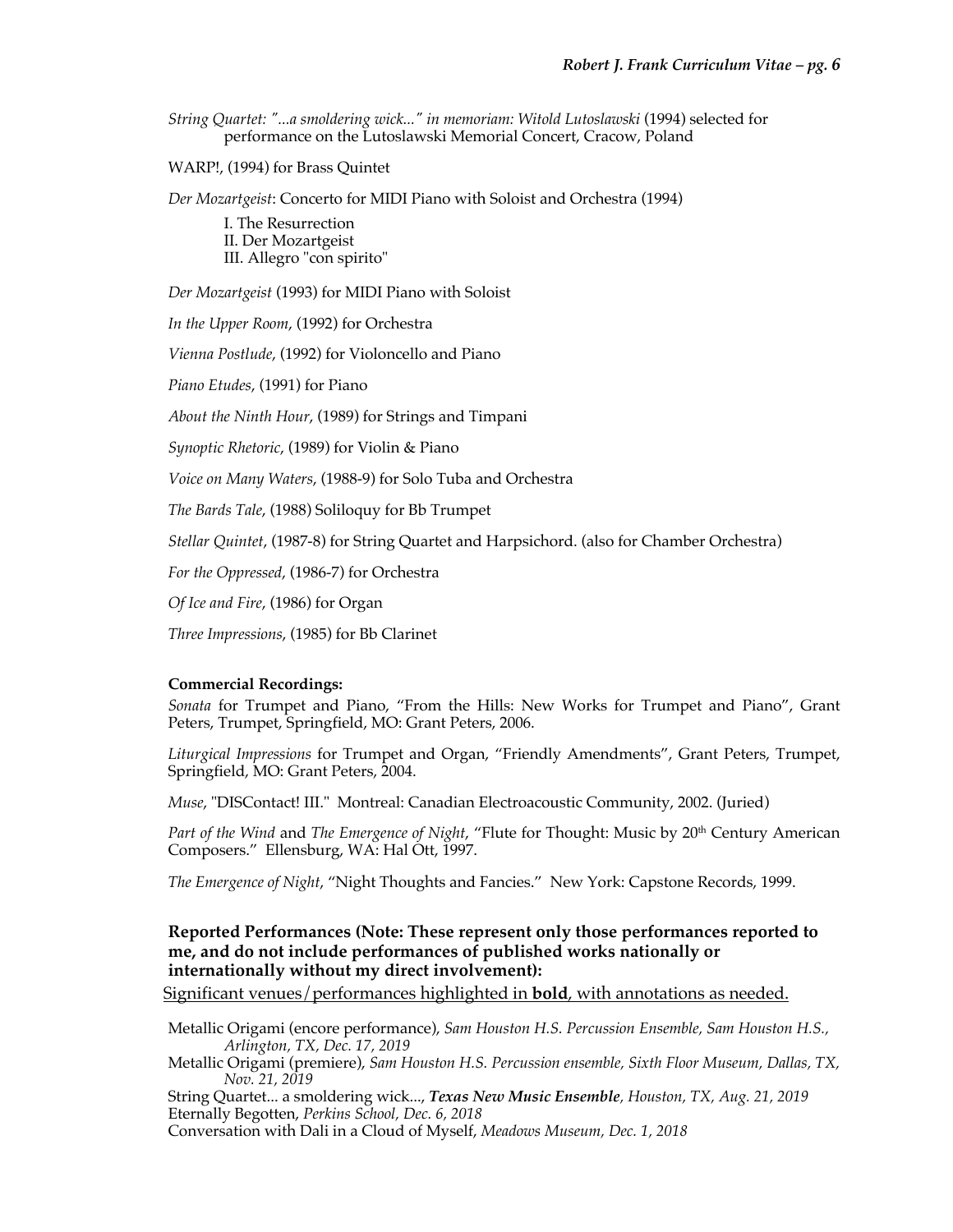Fast Falls the Eventide*, Orquesta Sinfónica de Cuenca, Cuenca, Ecuador, September 20, 2017* Zymurgy, *New York City Electronic Music Festival. June 9-25, 2017*

- My Viola Don't Swing, *50th Annual National Conference of the Society of Composers, Inc., Professor Stephen Fine, viola. University of Florida, Gainesville, FL, Nov. 13, 2015.*
- Sh'ma!, *Northaven United Methodist Church, Dallas, TX. Fall 2015.*
- Sh'ma!, *55th Annual MSM Reunion, Perkins School of Theology, SMU, Dallas, TX. Sept. 28, 2015.*

Static Electricity, *Texas Youth Orchestra and Choir, L'Eglise de la Madeleine Paris, France, July 20, 2015.*

- Static Electricity, *Texas Youth Orchestra and Choir, Normandy American Cemetery, July, 18, 2015.*
- Static Electricity, *Texas Youth Orchestra and Choir, L'Espace Marc Chadourne Brive-la-Galillarde, France, July 16, 201*5*.*
- Static Electricity, *Texas Youth Orchestra and Choir, St. Cesaire Arles, France, July 14, 201*5*.*
- Static Electricity*, Texas Youth Orchestra and Choir, Santa Maria del Pi Barcelona, Spain, July 11, 2015*.
- Static Electricity, *Texas Youth Orchestra and Choir, Caruth Auditorium SMU Dallas, July 8, 201*5.
- Alone with my Thoughts…, *Heidi Klein, soprano, Robert Frank, real-time computer. CEMIcircles Festival of Experimental Music and Intermedia, Denton, TX. October 6, 2013.*
- A Terribly Tangled Tarantella, *2013 Viva Vivaldi Summer Festival of the Arts, Casino Espanol, Mexico City, Michael Meissner, dir., July 19-20, 2013.*
- Tapestries, *Morelos Chamber Orchestra, Michael Meissner, Dir. Omar Guevara and Elisa Nivón, solo violins. Tepancingo, Morelos, Main Church, Morelos, Mexico, February 16, 2011.*
- Tapestries, *Morelos Chamber Orchestra, Michael Meissner, Dir. Omar Guevara and Elisa Nivón, solo violins. Teatro Ocampo , Cuernavaca, Mexico, February 17, 2011.*
- Tapestries, *Morelos Chamber Orchestra, Michael Meissner, Dir. Omar Guevara and Elisa Nivón, solo violins., Universidad Autónoma de Morelos, Facultad de Derecho, Morelos, Mexico, February 16, 2011.*

Metallic Origami*, Texas Tech Symphonic Band, Lubbuck, TX, February 3, 2011.*

- Tapestries*, Endeavor Ensemble, Lewis Wong and Kym Staton, solo violins. Sydney Opera House, Sydney, Australia, November 21, 2010.*
- Tapestries*, Endeavor Ensemble, Lewis Wong and Kym Staton, solo violins. Gardens on Forest, 764 Forest Road, Peakhurst NSW, Australia, November 17, 2010.*
- Tapestries*, World Premiere, Endeavor Ensemble, Lewis Wong and Kym Staton, solo violins. Hazelhurst Art Centre Theatre, Gymea, NSW, Sydney, Australia, November 14, 2010.*
- My Viola Don't Swing*, College Music Society National Conference, Minneapolis, MN. September 23, 2010.*
- Shadows of Notre Dame*, Sinfonietta de Paris, Michael Meissner, dir. EGLISE SAINT-AUGUSTIN, Paris, June 10, 2010.*
- A Terribly Tangled Tarantella*, Cuernavaca Symphony Orchestra, Teatro Ocampo, Cuernavaca, Mexico, May 27, 2010.*
- Figaronacht Overture*, Cuernavaca Symphony Orchestra, Cuernavaca, Mexico, Teatro Ocampo, February 11, 2010.*
- Passages, *Lewis Wong, Violin, Festival International REGINA VIOARA, Chisinau, Republic of Moldova, Oct. 2, 2009.*
- Passages, *Manhattan Chamber Soloists, Lewis Wong, Violin***,** *European Tour: The Scots Kirk, Paris; Mendelssohn-Haus,Leipzig; Bertramka W.A. Mozart Museum, Prague; and Galerie Wilhelmina, Amsterdam; June, 2009.*
- Taberah*, Francesco Mastromatteo, Cello, O'Donnell Recital Hall, SMU, May 8, 2009.*
- Taberah*, Francesco Mastromatteo, Cello, Yom Hashoah (Day of Rememberance) Service, Perkins Chapel, SMU, April 22, 2009.*
- String Quartet No. 2: "para mis amigos Mexicanos..."*, Voices of Change, Tatum Elementary School, Dallas, TX, April 9, 2009.*
- Sanctus *and* Agnus Dei *from* Mass of the Penitent Man*, Palm Sunday Mass (9:00 & 11:15 AM), Church of the Incarnation, Dallas, TX, April 6, 2009.*
- Sanctus *and* Agnus Dei *from* Mass of the Penitent Man*, Lenten Choral Concert, Church of the Incarnation, Dallas, TX, March 27, 2009.*
- String Quartet: "... A smoldering wick..." in memorium Witold Lutoslawski*, Mexico City String Quartet, XII International Festival of Contemporary Music, San Salvador, El Salvador, February 25, 2009.*
- Figaronacht Overture*, Baltimore Chamber Orchestra, Markand Thakar, Dir. January 24 and 25, 2009.*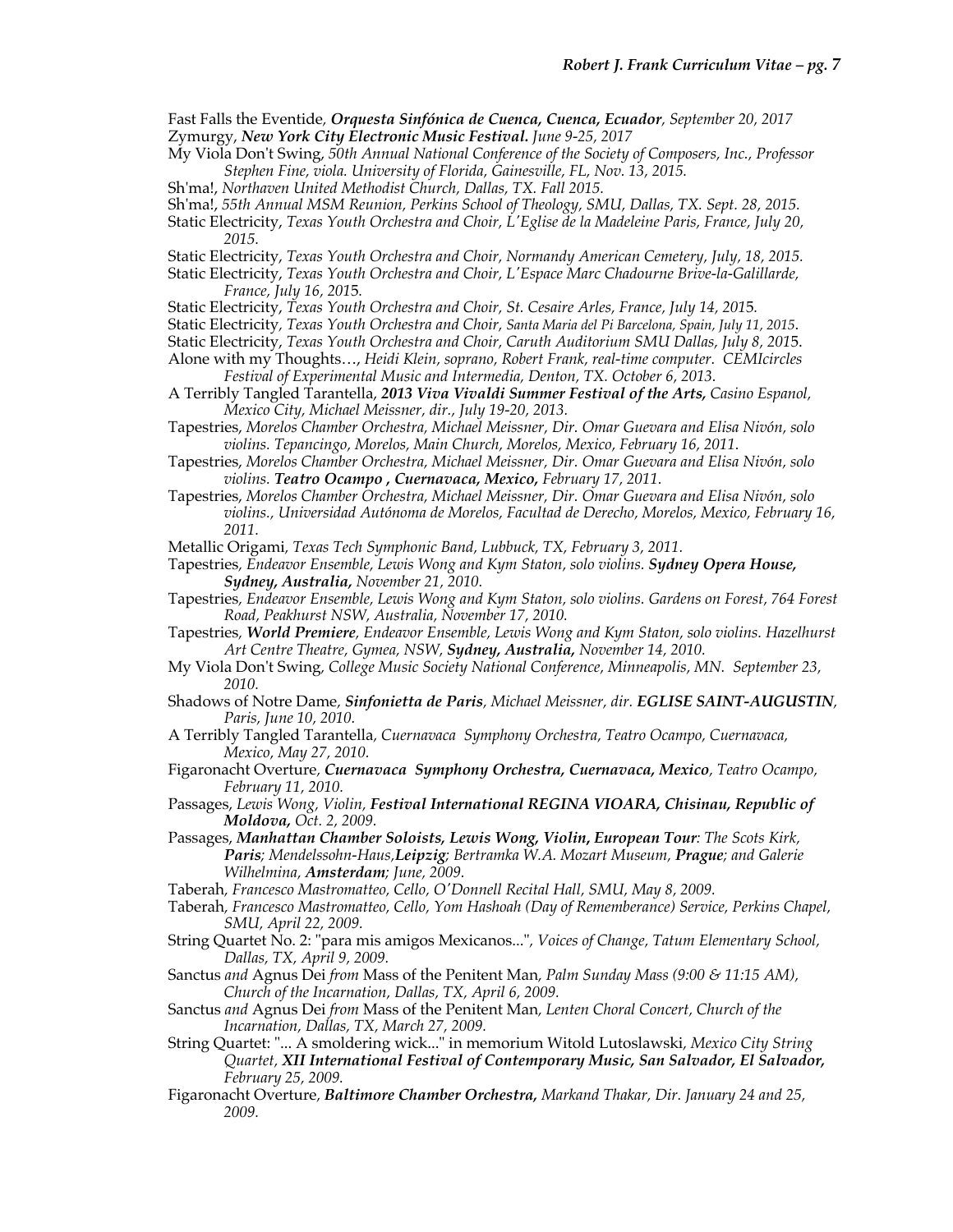- Shadows of Notre Dame*, Orquesta de Camara Tenerife, Tenerife, Spain, Michael Meissner, dir. December 13, 2008.*
- Shadows of Notre Dame*, Orquesta de Camara Garajonay, Michael Meissner, dir. Garajonay, Spain, December 13, 2008.*
- String Quartet No. 2: "para mis amigos Mexicanos..."*, Voices of Change, Pegasus Charter School, Dallas, TX, November 4, 2008.*
- Figaronacht Overture*, Orquesta de Camara Tenerife, Michael Meissner, dir., Tenerife, Spain, October 12 and 13, 2008.*
- Viva Vivaldi*, Orquesta de Camara Tenerife, Michael Meissner, dir., Tenerife, Spain, October 12 and 13, 2008.*
- String Quartet No. 2*, Voices of Change, Dallas, TX, September 14, 2008.*
- Shadows of Notre-Dame*, World Premiere, 2008 Viva Vivaldi Summer Festival of the Arts, Casino Espanol, Mexico City, Michael Meissner, dir. August 17, 2008.*
- Figaronacht Overture *Bellas Artes Chamber Orchestra, Palacia de Bellas Artes, Hector Guzman, dir. Mexico City, Mexico, May 30 and 31, 2008.*
- Viva Vivaldi *Bellas Artes Chamber Orchestra, Palacia de Bellas Artes, Hector Guzman, dir. Mexico City, Mexico, May 30 and 31, 2008.*

*The beautiful, historical Palacio de Bellas Artes is the "Carnegie Hall" of Mexico, and according to Wikipedia, "...the most important cultural center in Mexico City as well as the rest of the country of Mexico." These works were programmed as part of their regular season.*

- Taberah*, World Premiere, Francesco Mastromatteo, Cello, Spring of Harmony Concert Series at St. Andrews Presbyterian Church, Dallas, Texas, May 10, 2008.*
- Psalm for the House*, Spring of Harmony Concert Series at St. Andrews Presbyterian Church, Dallas, Texas, April 26, 2008.*
- Fast Falls the Eventide*, San Luis Potosi State Orchestra, Michael Meissner, Dir., San Luis Potosi, Mexico, April 6, 2008.*

*The concert by this major, professional, Mexican orchestra concert was also recorded and broadcast on television. First professional performance of this ASCAP Rudolf Nissim Competition recognized work.*

Mass of the Penitent Man*, World Premiere, Church of the Incarnation, Dallas, TX. 11:15 AM Mass, Sunday, March 2, 2008.*

*The Episcopal Church of the Incarnation has a nationally-recognized, professional, choir, known for their outstanding liturgical performance of both traditional and contemporary masses by major composers and numerous commercial recordings. They have been critically acclaimed: "Intonation is sure and diction accurate, resulting in good clarity and transparency." (Rad Bennet, classicstoday.com)*

String Quartet No. 2: "para mis amigos Mexicanos..."*, Mexico City String Quartet. November 25, 2007, Musica del Mar Festival 2007, Huatulco, Mexico.*

Psalm for the House*, Akeru Ensemble. April 22, 2007, 7:30 PM, Preston Hollow Presbyterian Church, Dallas, TX.* 

Figaronacht*, The Kremlin Chamber Orchestra, Misha Rachlevsky, Dir., 11th Annual Christmas in the Kremlin Music Festival, Moscow, Russia, December 27, 2006.*

Figaronacht*, The Kremlin Chamber Orchestra, Misha Rachlevsky, Dir., Carnegie Hall, New York, October 28, 2006.*

*U.S. debut of this work on a concert featuring the ten finalists in the Homage to Mozart International Blitz-Competition for Composers (see below)*

A Terrible Tangled Tarantella *World Premiere, Opening Concert of the 2006 Viva Vivaldi Summer Festival of the Arts, Casino Espanol, Mexico City, Michael Meissner, dir., July 30, 2006.*

Figaronacht Overture *Opening Concert of the 2006 Viva Vivaldi Summer Festival of the Arts, Casino Espanol, Mexico City, Michael Meissner, dir., July 30, 2006.*

Sonata *for Trumpet and Piano (1984/world premiere of 2006 revision), Grant Peters, trumpet, Lesslie Spotz, piano. International Trumpet Guild National Conference, New Works for Trumpet and Piano Recital, Rowan University, Glassboro, NJ, June 10, 2006.*

*Accepted via juried process. Professionally reviewed (see my supporting materials) and subsequently published by Brixton Publications and recorded on CD: "Frank the Hills."*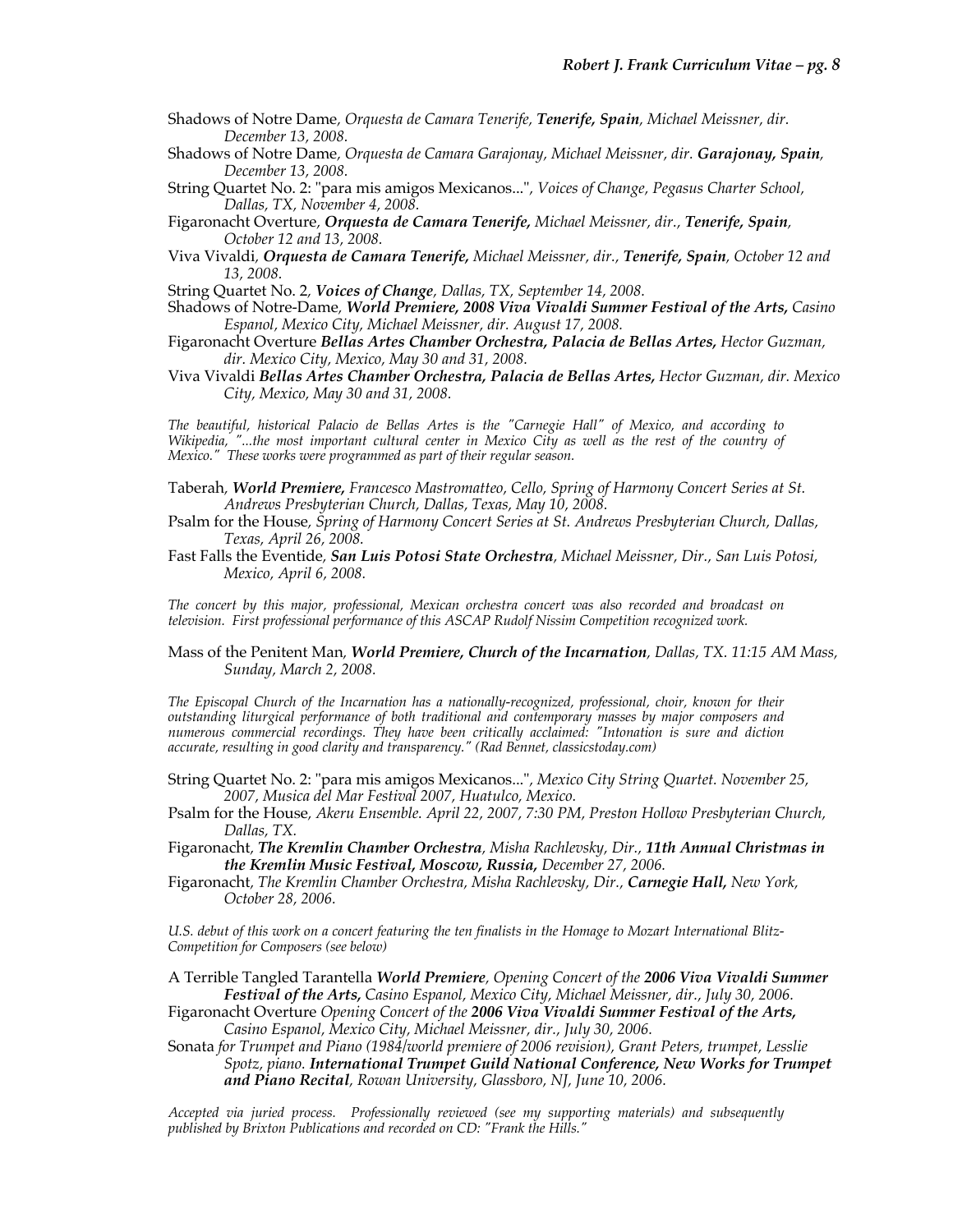Figaronacht*, World Premiere, The Kremlin Chamber Orchestra, Misha Rachlevsky, Music Director. Studios at Russian State Radio, Moscow, Russia, January 27, 2006.*

*Finalist in the Homage to Mozart International Blitz-Competition for Composers, Moscow, Russia, January 27, 2006 (Mozart's 250th Birthday). Broadcast live over Russian State Radio and over simultaneous webcast (largest number of hits for a webcast by Russian State Radio, according to conductor).*

Zymurgy*, Texas Computer Musicians Network, Dan's Silverleaf, Denton, TX, January 25, 2006.*

Coral Fantasy*, Laura Romberg, Oboe, Texas Computer Musicians Network, Dan's Silverleaf, Denton, TX, January 25, 2006.*

- String Quartet No. 2: ... para mis amigos Mexicanos...*, Mexico City String Quartet, The American Society, New York Public Library, New York, October 14, 15, 2005.*
- In the Upper Room*, National Symphonic Orchestra, San Salvador, Michael Meissner, dir. September 28, 29, 2005.*

Figaronacht Overture, *Opening Concert of the 2005 Mozartium (under the auspices of the Salzburg Summer Music Festival), I Palpiti, Eduard Schmieder, dir. Grosser Hall, Mozartium, Salzburg, Austria, July 18, 2005.*

Figaronacht Overture, *World Premiere, I Palpiti, Eduard Schmieder, dir., Carinthia, Austria, July 15.*

*Command performance before crowned heads of state as opening concert of their European tour.*

Passages, *Anna Katherine Holcomb Senior Recital, Caruth Auditorium, SMU, Dallas, TX, April 5, 2005.* Metallic Origami, *World Premiere, Meadows Wind Ensemble, Jack Delaney, dir., Caruth Auditorium, SMU, Dallas, TX, February 25, 2005.*

Legacy, *World premiere, DeWitt-Perry Middle School Band, Paul Schmidt, dir., Perry Middle School, Carrollton, TX, December 10, 2004.*

*Commissioned by the students of the band for their Director with wide local media coverage (see press materials in supporting documents). Mr. Schmidt has commissioned numerous works for his band over the past decade, and this reduced-rate commission was made as a surprise gift to honor him by his students and the Band Mothers Association.*

- Muse, *The Center for Research in Electro-Acoustic Music, San Jose State University, Electric Pacific 2004: Music for Digital Media, 7:30 PM, November 18, 2004, San Jose, CA*
- Der Mozartgeist: Concerto for Disklavier with soloist and orchestra *University of Miami Orchestra, Thomas Sleeper, dir., Samuel Holland, Piano Soloist, International Computer Music Conference, Miami, FL, November 1-6, 2004.*

*Blind-juried selected for performance on the world's most prominent and prestigious computer music organization. This work was one of only two orchestra plus technology works programmed from over 40 such submissions (over 400 total works submitted) world wide. It was programmed as the closing work of the conference (highest place of honor).*

- Viva Vivaldi! *and* In the Upper Room *Chihuahua Symphony Orchestra, Michael Meissner, dir., Chihuahua, Mexico, October 22, 2004,*
- Lucky Stars *World Premiere, Dallas Wind Symphony (opening fanfare), Morton H. Meyerson Symphony Hall, Dallas, TX. Winner: 2004 Dallas Wind Symphony Fanfare Competition. October 12, 2004.*
- Viva Vivaldi! *World Premiere, Viva Vivaldi Festival Orchestra, Michael Meissner, dir., 2004 Viva Vivaldi International Festival of the Arts, Mexico City, Mexico, August 1, 2004.*

*Commissioned by the Viva Vivaldi festival, and included heavy media coverage, including the composer giving radio, TV, and print media interviews, with concerts recorded for broadcast in one of the world's largest cities.*

Just Joan: Alone with my thoughts... *Joan Heller, soprano/realtime computer, International Festival of Contemporary Music "Nauryz-21",National Conservatory of Almaty, Kazakhstan, April 24, 2004.*

Zymurgy *CEMI 40th Anniversary Concert Series, Merrill Ellis Intermedia Theater, University of North Texas, Denton, TX, April 19, 2004.*

The Emergence of Night *Voices of Change, Caruth Auditorium, Southern Methodist University, Dallas, TX, March 9, 2004.*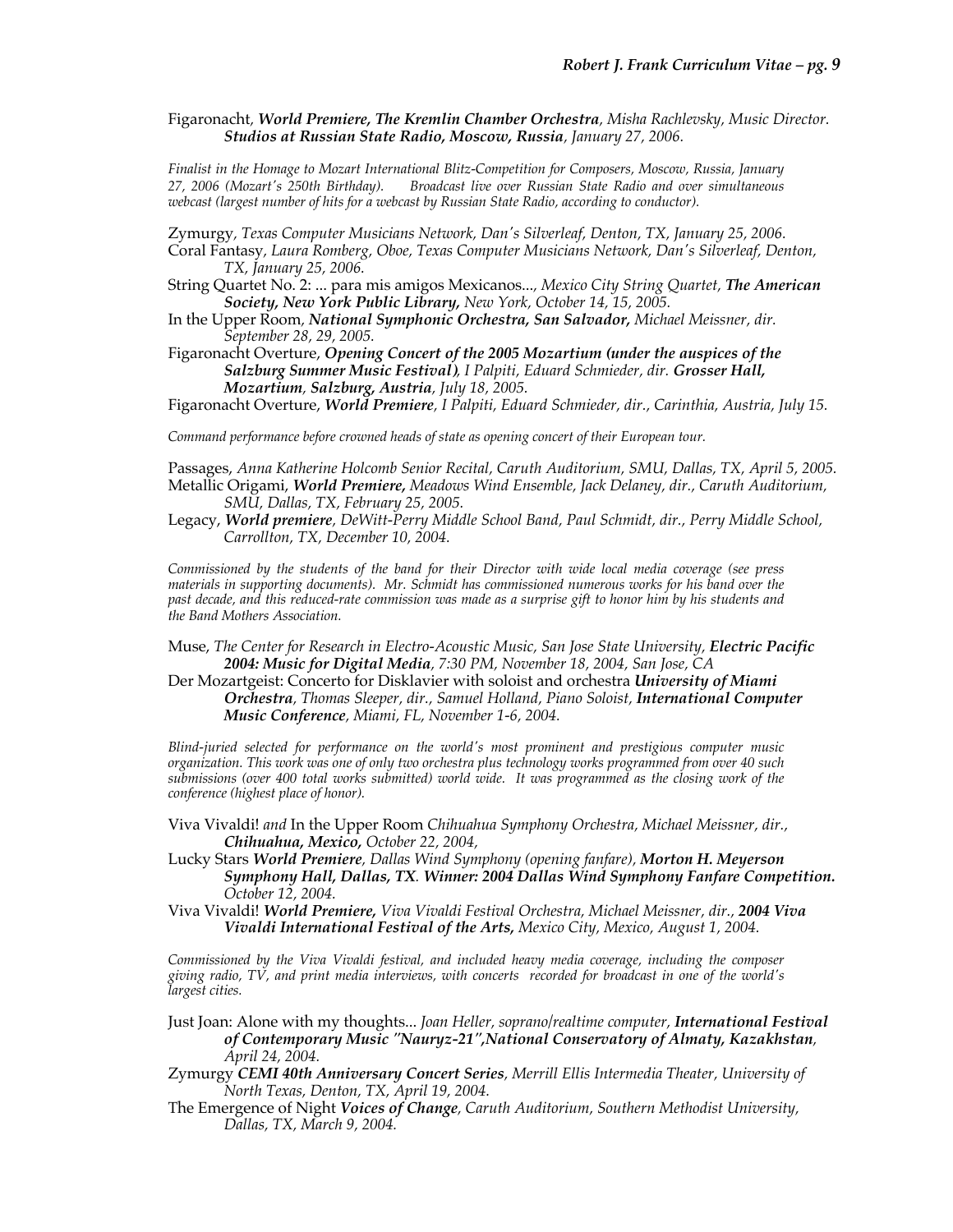Fast Falls the Eventide, *World Premiere, Meadows Symphony Orchestra, Paul Phillips, dir. Caruth Auditorium, SMU, Dallas, TX, February 27 and 29, 2004.*

*Written for this ensemble. Very positive review in Dallas Morning News with 72 point header (See reviews in Supporting Documents).*

Just Joan: Alone with my thoughts... *Joan Heller, soprano/realtime computer, New Music for Kazakhstan, Meadows Museum, SMU, Dallas, TX, January 25, 2004.*

Just Joan: Alone with my thoughts... *Joan Heller, soprano/Robert Frank, realtime computer, "Cybermusic", Meadows Museum, SMU, Dallas, TX January 18, 2004.*

Driven*, Stephen F. Austin State University Concert Band, Steve Parkman, director, December 5, 2003.*

*Featured guest composer for the concert, conducted master classes with students at SFAU*

Driven*, Mercer University Wind Ensemble, Doug Hill, director, November 7, 2003.*

Driven*, Interlochen Summer Music Festival, Jack Delaney, director, (with broadcast on National Public Radio) July 27, 2003.*

Coral Fantasy*, Martin Schulring, oboe, Society for Electro-Acoustic Music in the United States National Conference, SEAMUS2003, Arizona State University, AZ. March 15, 2003.*

Driven*, (premiere) Meadows Wind Ensemble, Jack Delaney, director, Southern Methodist University, Dallas, TX. February 27, 2003.*

Liturgical Impressions*, Grant Peters, trumpet, Faculty Recital, Southwestern Missouri State University, Springfiled, MO. February 21, 2003.*

String Quartet No. 2: "...para mis amigos Mexicanos..." *Mexico City String Quartet. Multiple performances on tour, Mexico, November, 2002.*

Muse*, An Evening of Electro-Acoustic Music, Southern Methodist University, Dallas, TX. November 7, 2002.*

- Algorithmic Atmospheres*, An Evening of Electro-Acoustic Music, Southern Methodist University, Dallas, TX. November 7, 2002.*
- Zymurgy*, Texas Computer Musicians Network Concert, Collin County Community College, Plano, TX. September 18, 2002.*

About the Ninth Hour*, 2002 Viva Vivaldi Festival Orchestra, Michael Meissner, director, 2004 Viva Vivaldi International Festival of the Arts, Mexico, July 28, 2002.*

- Coral Fantasy*, Sarah Bowman, oboe, Graduate Recital, Southern Methodist University, Dallas, TX. April 3, 2002.*
- Coral Fantasy*, Laura Romberg, oboe, Texas Computer Musicians Network Concert, Meadows Museum, Dallas, TX. March 24, 2002.*

Rhapsody & Allegro, *Diane Boyd, piccolo, Faculty Recital, Stephan F. Austin State University, Nachagdoches, TX. January 27, 2002.*

Aftermath *World Premiere, Music in the Meadows Museum, Dallas, TX. Southern Methodist University Contemporary Music Workshop. November 11, 2001.*

Beach Music *World Premiere, Percussive Arts Society International Conference (PASIC), November 14, 2001. Coastal Carolina Univ. Percussion Ensemble, Gary Stegall, pianist.*

Voice in the Sky *World Premiere, Headliner Showcase Concert, Robert Aitkin, flute, Central Washington University Chorus, 2001 National Flute Association National Conference, Dallas, TX. August 19, 2001.* 

The Emergence of Night*, Helen Baker, flute, National Flute Association National Conference, Dallas, TX. August 19, 2001*

String Quartet No. 2: "...para mis amigos Mexicanos..." *World Premiere, Mexico City String Quartet. 2001 Viva Vivaldi International Festival of the Arts,, Mexico City, Mexico. July 27, 2001.*

Muse*, World Premiere, Texas Computer Musicians Network, Dan's Bar, Denton, TX. January 10, 2001.*

String Quartet No. 2: "...para mis amigos Mexicanos..." *Mexico City String Quartet. European Tour (France & Germany), November, 2001.*

- Coral Fantasy *, Lucila Morais Da Silveria, Oboe, NYU Recital, NYU Black Box, New York, NY April 28, 2001.*
- Muse *(premiere) Texas Computer Musicians Network, Dan's Bar, Denton, TX. January 10, 2001.*
- Zymurgy*, Lewis University, Romeoville, IL. December 8, 2000.*
- Zymurgy*, North Carolina State University, Raleigh, NC. November 14, 2000.*
- String Quartet: '…a smoldering wick…'*, Mexico City String Quartet, Mexico City. November 11, 2000.*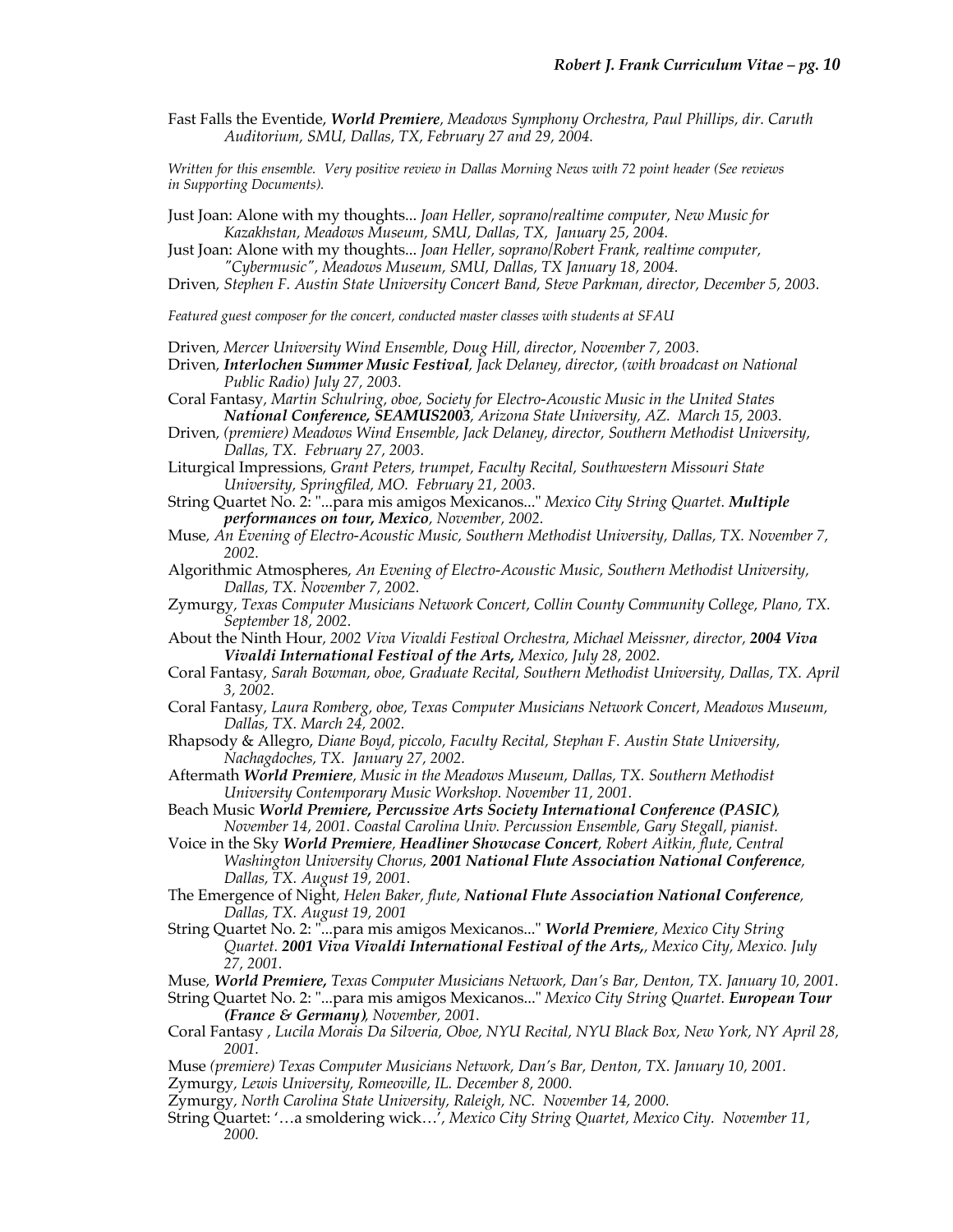- Der Mozartgeist: Concerto for Disklavier with Soloist and Orchestra*, World Premiere, Sam Holland, soloist, Meadows Symphony, Paul Phillips, Dir. SMU, October 28, 2000.*
- Part of the Wind*, 21st New Music and Art Festival, Bowling Green State University, Bowling Green, OH. October 27, 2000.*
- Rhapsody & Allegro, *World Premiere, Diane Boyd, piccolo, National Flute Association Conference, Columbus, OH. August 20, 2000*.
- Incidental Music for "As You Like It"*, University of North Texas Theatre Dept., Marjroie Hayes, Dir. Setami International Theater Festival, Czech Republic. March, 2000.*
- Part of the Wind*, Joan Heller, Helen Blackburn, and Drew Lang, Faculty Recital, SMU, February 14, 2000.*
- Rhapsody & Allegro*, Diane Boyd Faculty Recital, Eastern Illinois University (preview performance), Charleston, IL. February 5, 2000.*

Incidental Music for "As You Like It"*, World Premiere, University of North Texas Theatre Dept., Marjorie Hayes, Dir. Commissioned for the opening production in the Lyric Theater, Murchison Performing Arts Center, UNT, Denton, TX, December 2-5, 1999.*

- Zymurgy, *International Computer Music Conference ICMC 1999, Beijing, P.R.C. October 22, 1999.*
- Quartet for clarinet, disklavier with soloist and real-time computer, *World Premiere, Voices of Change, Caruth Auditorium, Southern Methodist University, Dallas TX. September 27, 1999.*
- Algorithmic Atmospheres*, Southern Methodist University, Dallas, TX. September 20, 1999.*

Der Mozartgeist*, Sam Holland, soloist, Southern Methodist University, Dallas, TX. September 20, 1999.*

- Zymurgy*, Texas Computer Musicians Network Concert, Austin Community College, Austin, TX. April 16, 1999.*
- Zymurgy*, Florida International Electro-Acoustic Music Festival, University of Florida, Gainesville, FL. April 8, 1999.*
- Zymurgy*, Texas Computer Musicians Network Concert, Abilene Christian University, Abilene, TX. April 1, 1999.*
- Zymurgy*, Society for Electro-Acoustic Music in the United States National Conference, SEAMUS99, San Jose, CA. March 26, 1999.*
- Zymurgy*, Society of Composers Regional Conference, Conway, AR, March 6, 1999.*
- Zymurgy*, College Music Society Regional Conference, Edmund, OK. February 20, 1999.*

String Quartet: "… a smoldering wick…"*, Mexico City String Quartet, (Master Class) Southern Methodist University, Dallas, TX. February 15, 1999.*

- String Quartet: "… a smoldering wick…"*, Mexico City String Quartet, (concert) Southern Methodist University, Dallas, TX. February 12, 1999.*
- Vienna Postlude*, Ko Iwasaki, Faculty Recital, Southern Methodist University, Dallas, TX. February 10, 1999.*
- String Quartet: "… a smoldering wick…"*, Mexico City String Quartet, on tour including performances at: Killian Hall, MIT, Cambridge, MA, February 6, 1999.*

Zymurgy*, (with live 3-D 'Skyshow'), CEMI 35th Anniversary Concert, Planitarium, University of North Texas, Denton, TX. November 11, 1998.*

- Part of the Wind*, Diane Boyd, flute, Faculty Recital, Eastern Illinois University, Chraleston, IL. October 19, 1998.*
- The Emergence of Night*, Debra Johnson, flute, Flute Inferno Workshop, Southern Methodist University, Dallas, TX. July 17, 1998.*

String Quartet: "… a smoldering wick…"*, Mexico City String Quartet, Boarder Crossings Concert, Mexico City, Mexico, (with broadcast on Mexico Public Radio), June 11, 1998.*

- Zymurgy*, 2nd Annual Electronic Music Festival, Collin County Community College, Plano, TX. April 3, 1998.*
- Algorithmic Atmospheres*, All the Arts Festival, University of North Texas, Denton, TX. April 1, 1998.*
- Der Mozartgeist*, George Litterst, piano, Music Teachers National Association National Conference, Nashville, TN. April 1, 1998.*
- Algorithmic Atmospheres*, Voices of Change, Horchow Auditorium, Dallas Museum of Art, March 21, 1998.*
- Zymurgy*, World Premiere, Texas Computer Musicians Network Concert, Southern Methodist University, Dallas, TX. February 20, 1998.*

Zymurgy*, Texas Computer Musicians Network Concert, 33 Degrees, Austin, TX, November 13, 1998.*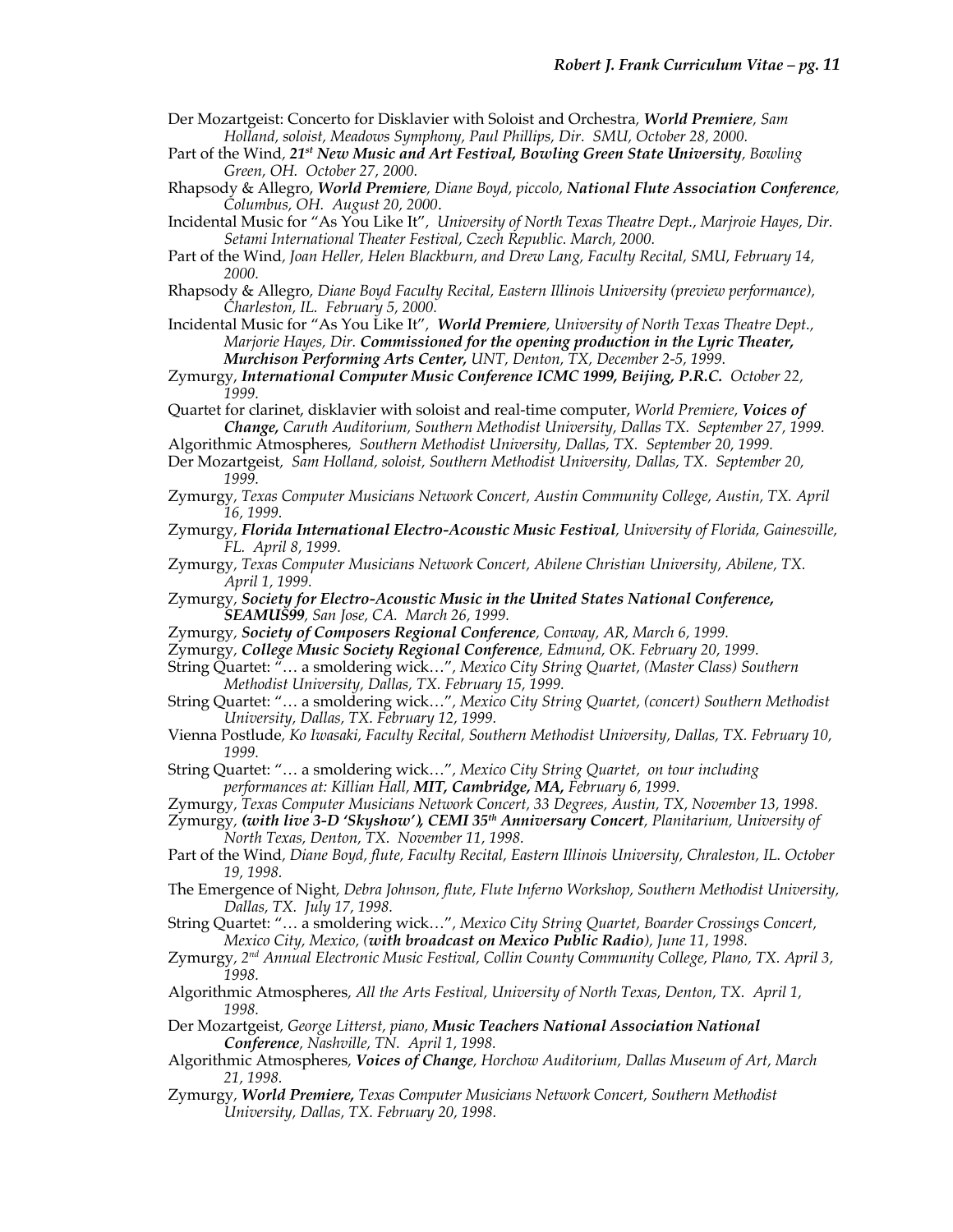The Emergence of Night*, Gregorz Olkeiwicz, flute, Kosciuszko Foundation, New York, NY (with broadcast on WNYC radio.) January 11, 1998.*

### **Books:**

Frank, Robert J. and Kenneth Metz, *Fundamentals for the Aspiring Musician*, New York & London: Routledge, Taylor, and Francis Group. July, 2010

Frank, Robert J., *Beyond the Common Practice: Concepts and Performance Practices for Contemporary Instrumental Music,* Deer Park, NY: Linus Publications, August, 2010.

# **Papers/Articles/Proceedings (Blind Juried):**

Wallmark, Z., Frank, R. J., & Nghiem, L. (2019). *Creating novel tones from adjectives: An exploratory study using FM synthesis.* Psychomusicology: Music, Mind, and Brain, 29(4), 188–199.

*Analysis of Form and Cadence in Musique Concrète via Temporal Elements*, Proceedings of the 2008 Electroacoustic Music Studies Conference, Paris, France. http://www.emsnetwork.org/ems08/paper.html

*Performer Adaptive Scores: An Introduction*. Proceedings of the 2006 International Computer Music Conference, New Orleans, United States.

*Temporal Elements: A Cognitive System of Analysis for Electro-Acoustic Music*. Journal SEAMUS, Society for Electro-Acoustic Music in the United States, Austin, TX, Vol. XV, Number 2, Fall/Winter 2001.

*Temporal Elements: A Cognitive System of Analysis for Electro-Acoustic Music*. Proceedings of the 2000 International Computer Music Conference, Berlin, Germany.

*Bridging the Gulf Between Music and Listener: Effect of Style Label and Descriptive Notes on Listeners' Ratings of Understanding and Liking of Electro-Acoustic Music*, (co-author: Willi Steinke). Proceedings of the 2000 International Computer Music Conference, Berlin, Germany.

*Commissioning in the 90's*. Society of Composers, Inc. Newsletter. May, 1997.

*On the Cusp...* Dallas, TX: Texas Composers Forum Newsletter. Spring, 1996.

#### **Presentations/Poster Sessions (Blind Juried):**

*Pre-Concert Composers Panel*. Texas New Music Ensemble, MATCH2 Auditorium, Houston, TX. August 21, 2019.

*Guest Composer Seminar*, University of Houston, Houston, TX. August 21, 2019.

*Open your Computers to Page 32... Fundamentals for the Aspiring Musician*. Poster session, National Conference of the College Music Society, Minneapolis, MN. 2010

*Multi-Media Solutions for Music Fundamentals Courses*, Focus Group, Routledge/Taylor & Francis Group, National Conference of the College Music Society, Minneapolis, MN. 2010

*Analysis of Form and Cadence in Musique Concrète via Temporal Elements,* Electroacoustic Music Studies Conference, Paris, France. 2008.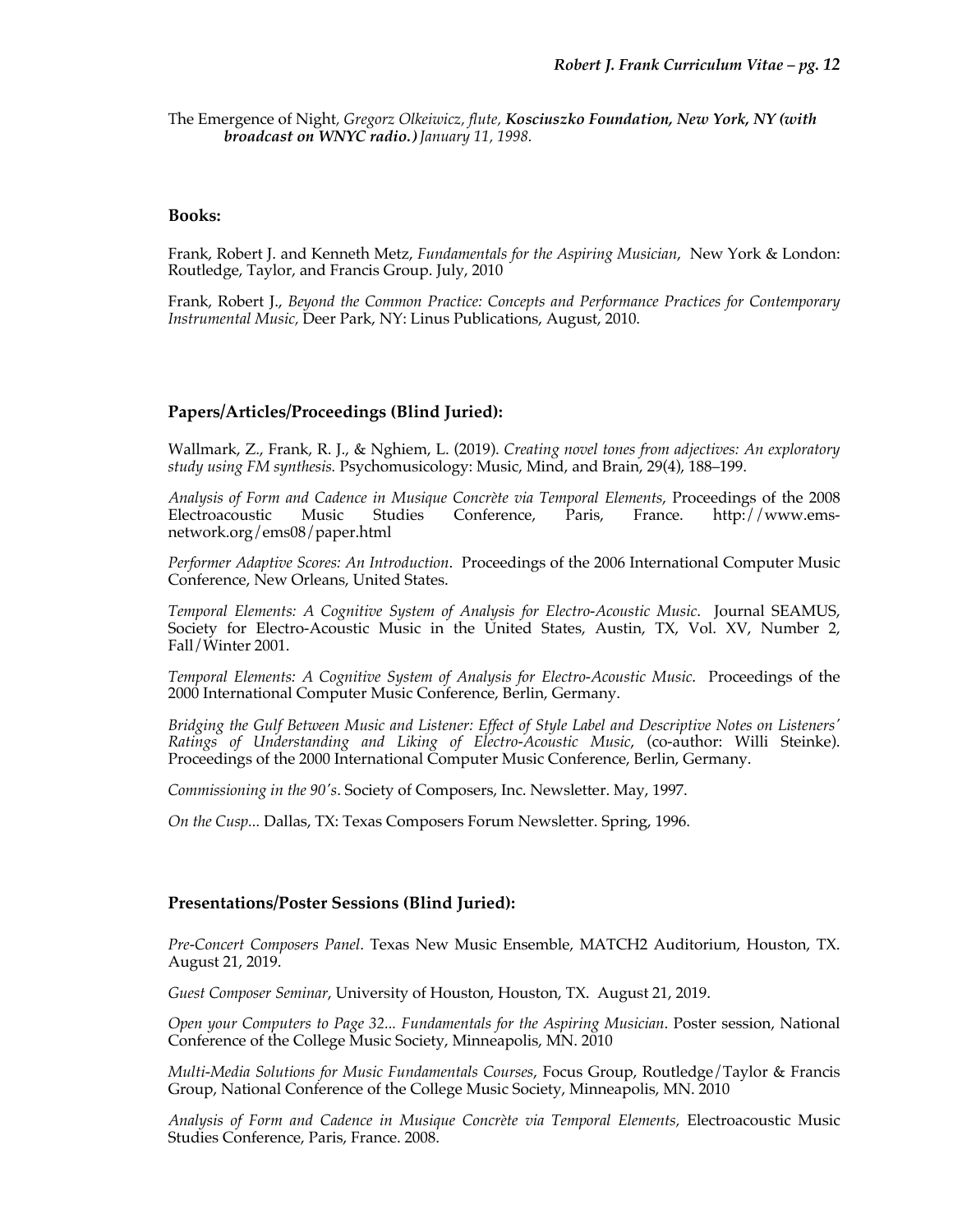*Structure and Cadences in Musique Concrète: An Analysis of Temporal Elements in the Works of Schaefer and Ussachevsky*. SEAMUS National Conference, Salt Lake City, 2008.

*Performer Adaptive Scores: An Introduction*. 2006 International Computer Music Conference, New Orleans, United States. November, 2006.

*Guest Composer Seminar*, Stephen F. Austin University, Nachogdoches, TX. December 5, 2003.

*Engineering Sound: Composing with Computers*. Science Place Museum, Dallas, TX. March 8-9, 2001.

*Temporal Elements: A Cognitive System of Analysis for Electro-Acoustic Music*. SEAMUS National Convention, LSU, Baton Rouge, LA. March 1, 2001.

*Theory on the Web: A Free, On-Line Course in Music Theory*. Texas Music Educators Association, San Antonio, TX. Feb. 8, 2001.

*Temporal Elements: A Cognitive System of Analysis for Electro-Acoustic Music*. "Music Now" series, University of North Texas, Denton, TX. November 3, 2000.

*Temporal Elements: A Cognitive System of Analysis for Electro-Acoustic Music*. International Computer Music Conference 2000, Berlin, Germany. August, 2000.

*Bridging the Gulf Between Music and Listener: Effect of Style Label and Descriptive Notes on Listeners' Ratings of Understanding and Liking of Electro-Acoustic Music*, (co-author: Willi Steinke). International Computer Music Conference 2000, Berlin, Germany. August, 2000.

*Utilizing the WWW in Distance Learning for Music Theory*. Texas Association of Music Schools, Arlington, TX. March 31, 2000.

*Pre-Concert Composers Panel*. Voices of Change, Caruth Auditorium, Southern Methodist University, Dallas TX. September 27, 1999.

*Composers Panel*. KERA Radio, Dallas, TX. September 25, 1999.

*Utilizing the WWW in Distance Learning for Music Theory*, Oklahoma Association of Music Schools/OMEA State Conference, Tulsa, OK. January 27-30, 1999.

*Utilizing the WWW in Distance Learning for Music Theory*, Oklahoma Music Theory Roundtable, University of Central Oklahoma, Edmond, OK. October 9, 1998.

*MIDI Demos and CD Recording*, Society of Composers National Convention, Bloomington, IN. April 15-20, 1998.

*Guest Lecturer*, Korean Council for the Arts. Lectures at four universities in South Korea on electronic music and Computer Aided Instruction (CAI). June 1-6, 1996

*Temporal Elements in Music*. Imagine '96/Society of Composers, Inc. National Conference, Memphis, Tenn. March 27-30, 1996

# **Professional Memberships and Activities:**

American Society of Composers, Authors, and Publishers (ASCAP)

College Music Society (CMS)

CMS Publications Editorial Board - committee member (2014-present)

International Computer Music Association (ICMC)

Society for Electro-Acoustic Music in the United States (SEAMUS)